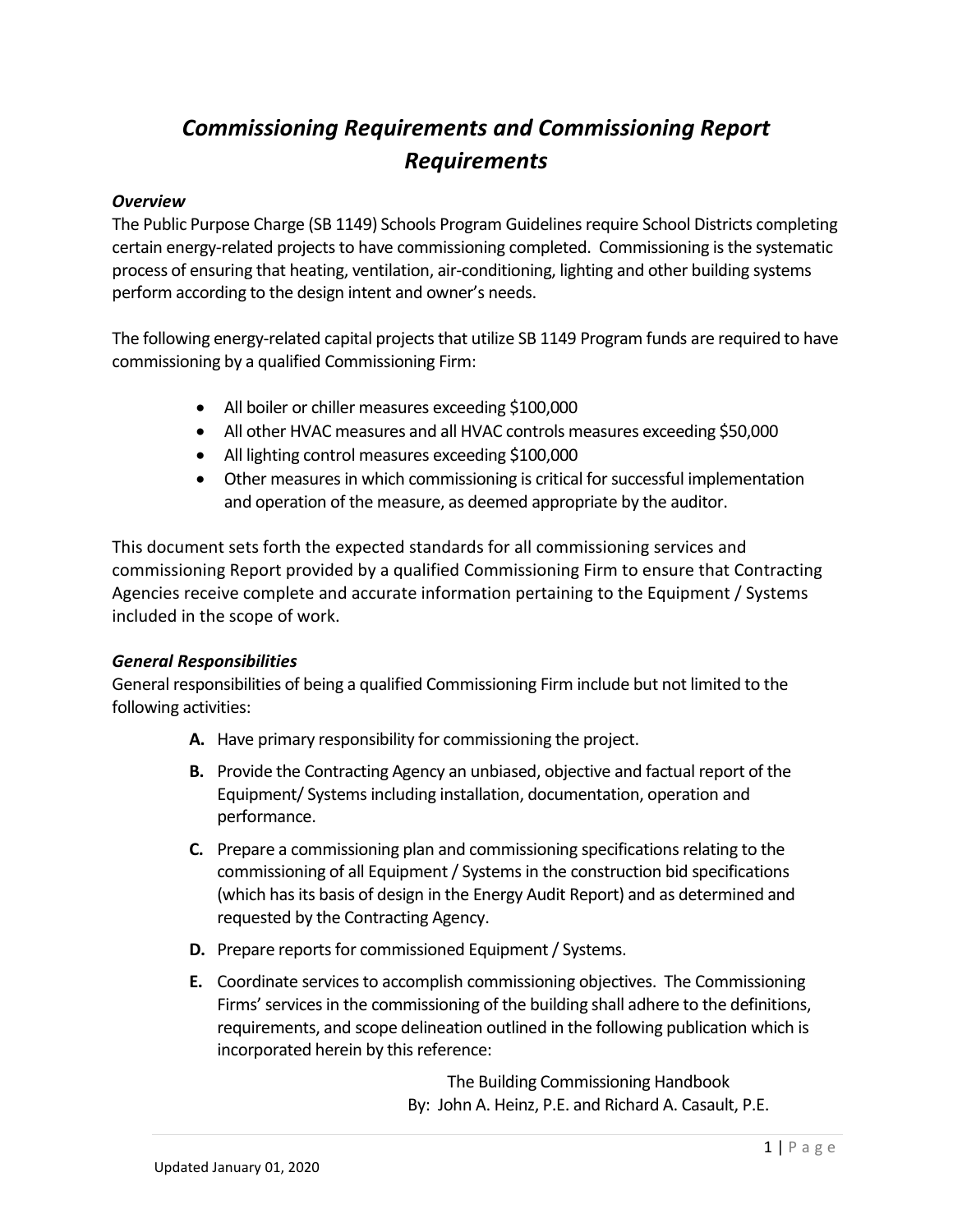The Building Commissioning Handbook is available on multiple on-line sites and from the Association of Higher Education Facilities Officers (APPA) online bookstore at [www.appa.org.](http://www.appa.org/)

Adherence to The Building Commissioning Handbook is waived to the extent it is inconsistent with the requirement of the Prequalified List Agreement for Commissioning Services, or the requirements of the Scope of Work Approval Form.

Additional informational resources are available from Oregon Department of Energy:

## **New Construction Commissioning Handbook for Facility Managers Retro-commissioning Handbook for Facility Managers**

The above publications are available for download at: *[https://www.oregon.gov/energy/energy-oregon/Pages/Schools-Commissioning-](https://www.oregon.gov/energy/energy-oregon/Pages/Schools-Commissioning-Firms.aspx)[Firms.aspx](https://www.oregon.gov/energy/energy-oregon/Pages/Schools-Commissioning-Firms.aspx)*

- **F.** Prior to signing any contracts with Contracting Agencies, the Commissioning Firm shall attend an ODOE sponsored orientation. This orientation covers the SB 1149 Program Guidelines; the use of the Schools Database for tracking and monitoring SB 1149 energy audits and commissioning costs related to EEMs.
- **G.** As requested by ODOE, the Commissioning Firm shall attend annual ODOE-sponsored Program meetings and trainings. These meetings cover any changes to the SB 1149 Schools Program and its requirements. Attendance at these meetings is required to maintain qualified status.
- **H.** Present the SB 1149 Schools Program to Contracting Agencies in a professional and positive manner. Firms will ensure information provided to Contracting Agency and other entities is accurate and communicate to Program staff when clarification or further information is needed.
- **I.** Provide all required written reports in accordance with the SB 1149 Schools Program Requirements for commissioning report document and the work descriptions provided in the Prequalified List Agreement for Commissioning Services. Ensure all Reports contain all required content and backup documentation. Should ODOE or Contracting Agencies request information to substantiate any aspect of the Report, firms shall provide information in a timely manner and without repeated requests from SB 1149 Schools Program staff.
- **J.** Upon request, provide any additional data, narrative, supporting documents and files, pictures, and any other information generated or acquired during the performance of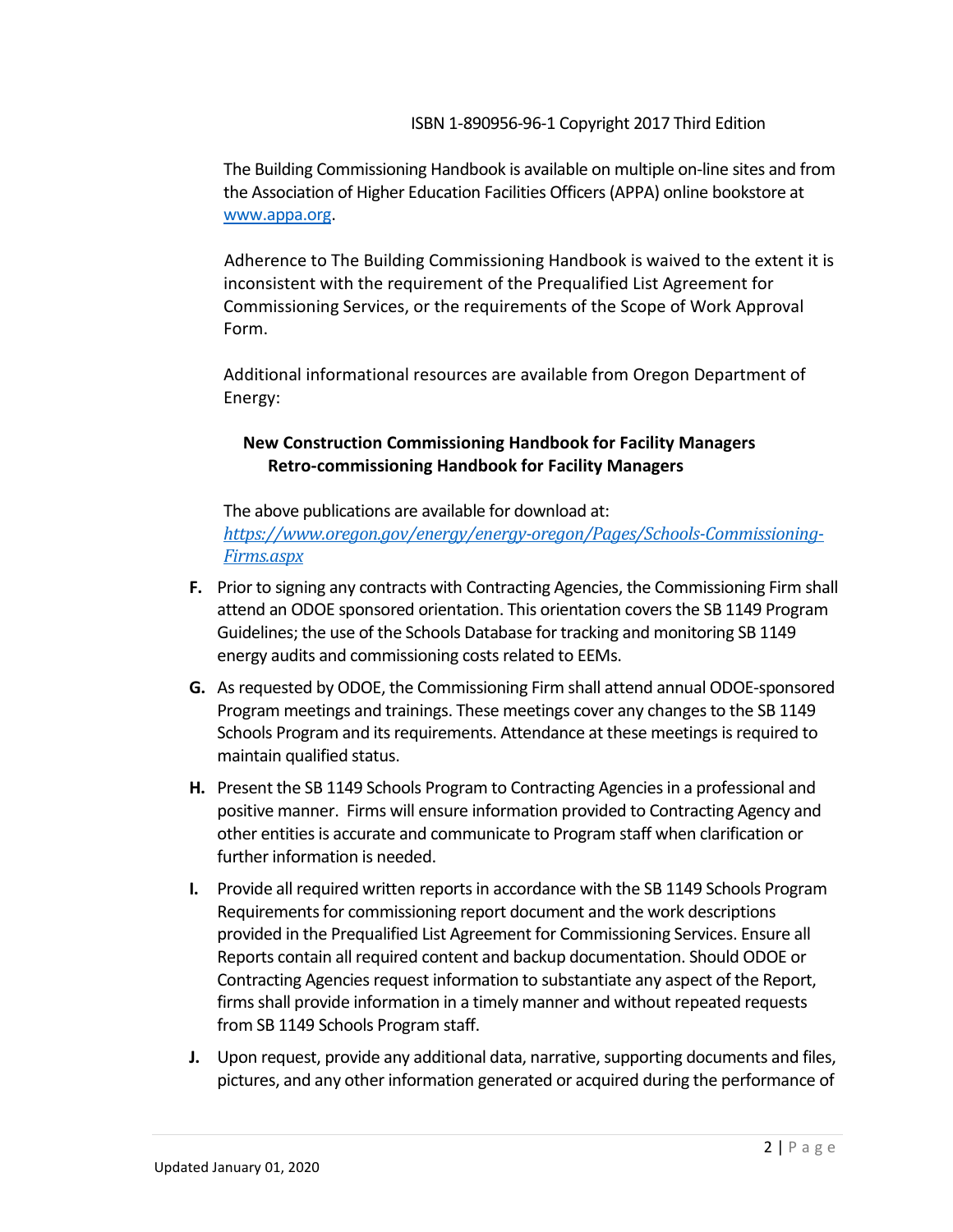commissioning services or other SB 1149 Schools Program related work to ODOE or Contracting Agency.

- **K.** Work with ODOE, Contracting Agencies and other entities to identify improvements and resolve issues related to the SB 1149 Schools Program or any work completed on its behalf. Provide feedback to ODOE on possible improvements to SB 1149 Schools Program policies, procedures, and requirements.
- **L.** Work with ODOE staff to meet all requirements and resolve issues relating to or resulting from ODOE's review of the commissioning process and commissioning documentation. Failure to resolve these issues may result in termination of the Prequalified List Agreement for Commissioning Services.
- **M.** Provide ODOE with a single point of contact for performance in this SB 1149 Schools Program and Quality Control/ Quality Assurance. This individual will be responsible to resolve all Quality Control issues that are not resolved by a lead commissioning agent or that are chronic in nature.
- **N.** Communicate staff changes to ODOE. If a qualified Commissioning Firm loses qualified staff before the completion of all tasks and consequently is incapable of completing all tasks, the Commissioning Firm may subcontract another ODOE qualified Commissioning Firm.

## *Services*

The Commissioning Firm, at a minimum, shall be responsible to:

- 1. Provide the Contracting Agency with a written comparison between the energy audit report identifying the energy efficiency measures to be implemented and the preliminary construction bid documents created for implementation of those energy efficiency measures. The comparison shall detail the discrepancies that exist between the energy audit and the construction bid documents. The analysis should include both a comparison of construction bid Equipment/ Systems specifications to the recommended Equipment/ Systems in the applicable energy audit as well as a comparison of Equipment/ System usage or strategy (e.g., control strategies) differences between the energy audit and the construction bid documents. If the Commissioning Firm is contracted after construction has started, the comparison should be made between the measures described in the energy audit report and the As-Built conditions. All comparisons should be included in the preliminary and final commissioning reports. If during the course of analysis the Commissioning Firm identifies significant discrepancies between the measures as described in the energy audit report and the measure being implemented, especially those that affect energy savings, the Commissioning Firm shall notify the contracting agency and ODOE immediately.
- 2. Review the preliminary construction bid documents and provide written comments to the design professional pertaining to the commissioning contract requirements that affect all the parties involved in the construction process (construction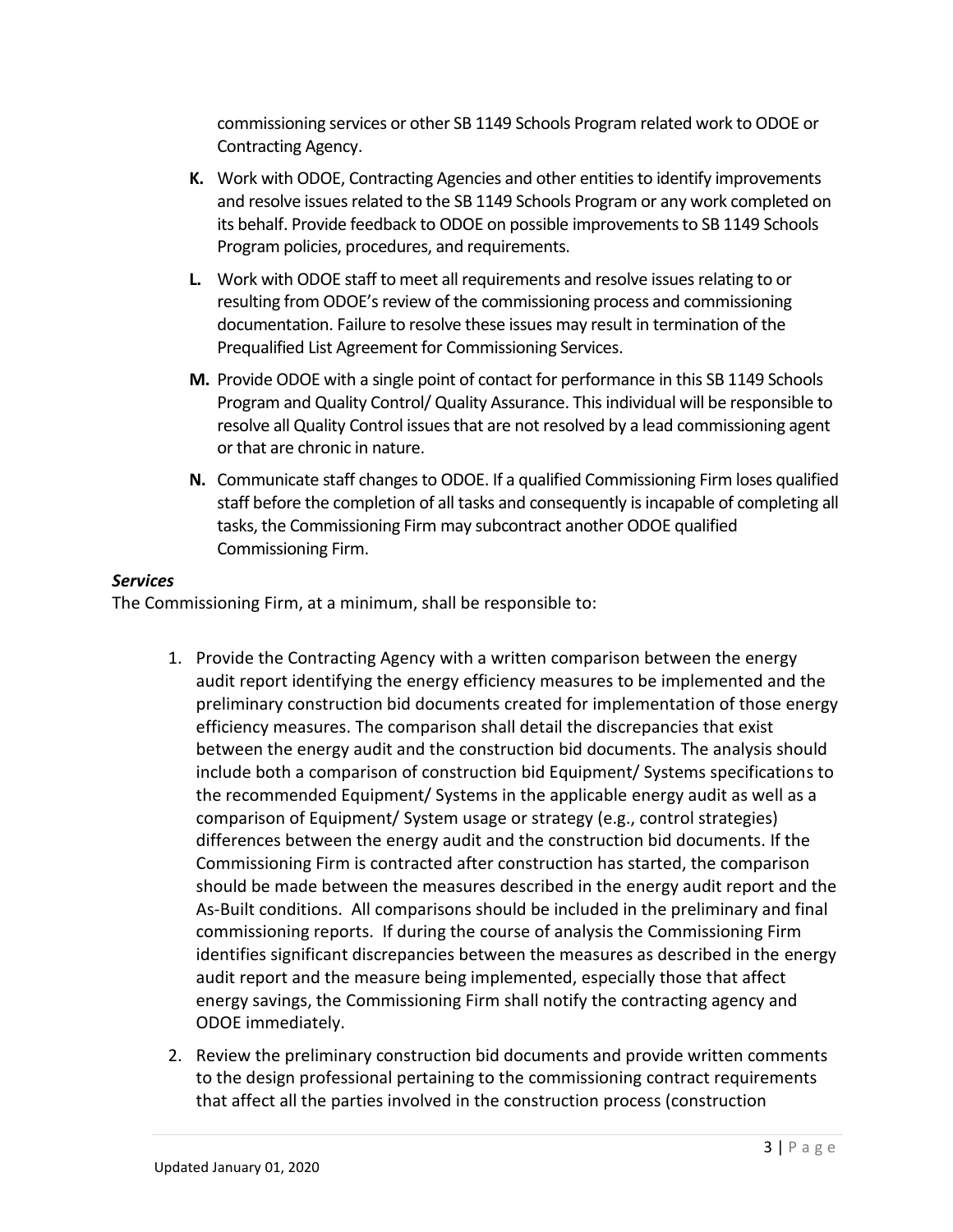manager, general contractor, construction contractors and any subcontractors), as well as any items that would aid in the proper commissioning of the Equipment/ Systems. When necessary, the Commissioning Firm shall develop and provide appropriate specification sections for inclusion into the final construction bid documents. The Commissioning Firm shall attend a contract documents review session to present and discuss comments prior to the issuance of the final construction bid documents.

- 3. Write the commissioning plan. The commissioning plan shall include a detailed description of the roles and responsibilities of all firms (by industry), a description of the commissioning process, and a schedule of all commissioning activities. The commissioning plan shall identify the following items for each test: a) a list of the equipment to be commissioned, b) function to be tested (e.g., calibration, economizer control, etc.), and c) measurable criteria for acceptable results. The commissioning plan must be submitted even if only a single system is being commissioned or no interaction with other trades is anticipated. The Commissioning Firm shall submit the commissioning plan to the Contracting Agency for review and approval by the design professional and Contracting Agency within 30 calendar days after the final construction bid documents have been issued or as required by Contracting Agency's schedule.
- 4. Submit a commissioning schedule (e.g., scheduling of meetings, document due dates, and testing dates) to the Contracting Agency for review and approval by the design professional and Contracting Agency, within 30 calendar days of the commissioning plan's approval by the Contracting Agency or as required by Contracting Agency's schedule.
- 5. Meet with the Contracting Agency, design team, general contractor, and subcontractors to describe commissioning and to discuss individual roles and responsibilities for completing the commissioning process as specified in the commissioning plan and construction bid specifications. Schedule regular commissioning progress meetings with all participants. Include copies of minutes in the final commissioning report.
- 6. Facilitate the integration of the commissioning process into the construction bid specifications and into the overall construction schedule.
- 7. Review Equipment/ Systems submittals for commissioning related issues.
- 8. Submit a start-up plan to the Contracting Agency that establishes Equipment/ Systems formal start-up criteria and procedures. For Equipment/ Systems identified in the energy audit, and for which formal start-up is required, coordinate start-up with the general contractor and its subcontractors. Submit a start-up plan for Contracting Agency's approval. The start-up plan should include a list of firms and individuals required to participate, and detailed start-up data forms as set forth in The Building Commissioning Handbook for complete documentation of the process. Monitor the start-up of all Equipment/ Systems.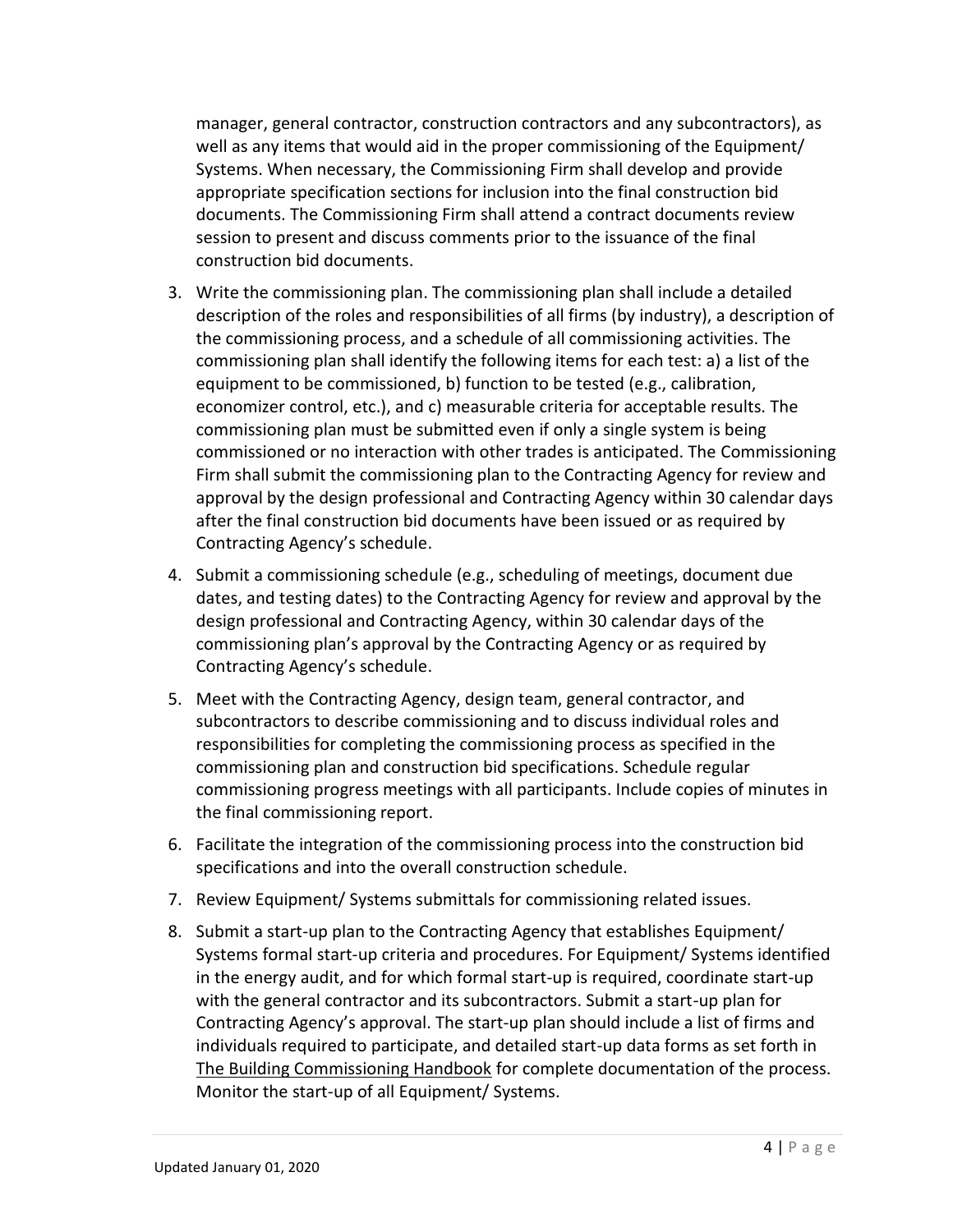- 9. Functional Performance Testing (FPT) services.
	- a. Develop test procedures and forms for documentation as specified in The Building Commissioning Handbook to demonstrate that all Equipment/ Systems tests and FPT services are performed completely and accurately and that the Equipment/ Systems are operating correctly. FPT shall demonstrate the correct installation and operation of devices, systems and system-to-system inter-tie relations in accordance with approved plans and specifications. Test procedures shall be in accordance with the Equipment/ Systems manufacturers' recommendations, where applicable. Test procedures shall fully describe Equipment/ Systems configuration and steps required for each test, appropriately documented so that another party can repeat the tests with virtually identical results. Submit test procedure schedule, procedures, forms, and other documentation to the Contracting Agency for approval within 30 days after approval of the commissioning plan or at least 30 days prior to starting any testing required.
	- b. Submit FPT procedures to the Contracting Agency for approval. Each procedure shall reference the applicable specification, shall have a unique alpha-numeric designator, shall identify the target setpoints and inputs, shall identify the range of acceptable results for each condition tested, and shall include detailed test instructions such that the test could be repeated under identical conditions with repeatable results. Upon completion of FPT, prepare a preliminary commissioning report that includes commissioning plan and FPT deficiency report forms. These deficiency reports shall include cause of the failure, corrective action to be taken, and schedule for retest.
	- c. In coordination with the construction contractors and the construction schedule, develop schedules for all testing and coordinate all testing with the construction schedule.
	- d. With the assistance of the construction contractors and subcontractors, perform all performance tests. Fully document tests for all Equipment/ Systems.
- 10. If required by a contract with a Contracting Agency, provide any and all testing and balancing services identified in the construction bid documents.
	- a. Equipment/ Systems identified in the construction bid documents shall be tested in all operating modes to include the full range of potential operating conditions up to and including maximum load.
	- b. Provide air system balancing, including Variable Air Volume (VAV) boxes, air handling units, Lab Airflow Control System components and controls, exhaust fans, complete grille and register reports, and duct traverse reports for each main duct system riser.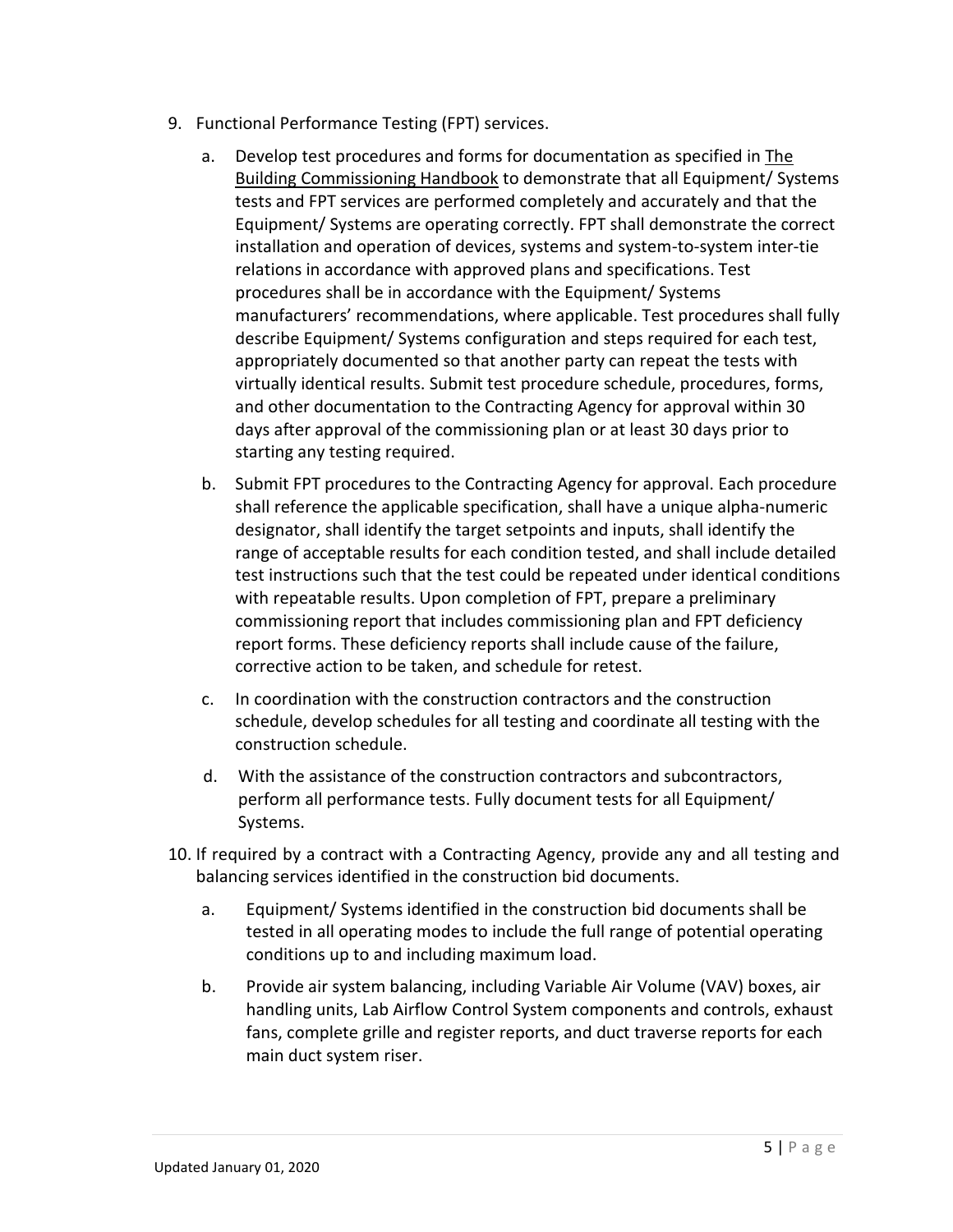- c. Provide hydronic balancing for the heating water system, chilled water system, and heat recovery systems, including coils and pumps that are within those Equipment/ Systems.
- d. Testing and balancing shall be substantially complete prior to FPT, especially where unbalanced conditions would affect the results of the FPTs.
- 11. Perform the commissioning procedures detailed in The Building Commissioning Handbook.
- 12. Commission at least the following Equipment/ Systems as included in construction bid documents.
	- a. Chilled Water Systems (chillers, pumps, cooling towers, condensers, piping, valves, VFD, etc.)
	- b. Hot Water Systems (boilers, hot water pumps, valves, piping, VFD, etc.)
	- c. Steam Distribution Systems (boilers, piping, hot well, steam traps, condensate pumps)
	- d. Air handling units (supply fans, return fans, coils, valves, variable frequency drives (VFD), ducts, dampers, filters)
	- e. Packaged air conditioning (AC) or heat pump (HP) units (supply fans, return fans, coils, valves, VFD, ducts, dampers, filters, compressors, condensers)
	- f. Terminal Units
	- g. Unit Heaters
	- h. Variable Frequency Drives (VFD)
	- i. Heat recovery coils and pumps
	- j. Domestic Water Systems (steam water heaters, backflow preventers, recirculating pumps, and booster pumps)
	- k. Building Automation Systems (controls pneumatic, electric, and digital controls)
	- l. Lighting controls (sensors, light sweep, and daylight dimming)
	- m. Testing and balancing (if previously completed)
- 13. Ensure that training on the systems commissioned has been provided to the Contracting Agency. Provide documentation of training dates and scope of training in the commissioning report. Training should include start up, operation, and maintenance plans for all major equipment commissioned and should be supplemented with manuals, written or electronic, for the Contracting Agency to keep for reference.